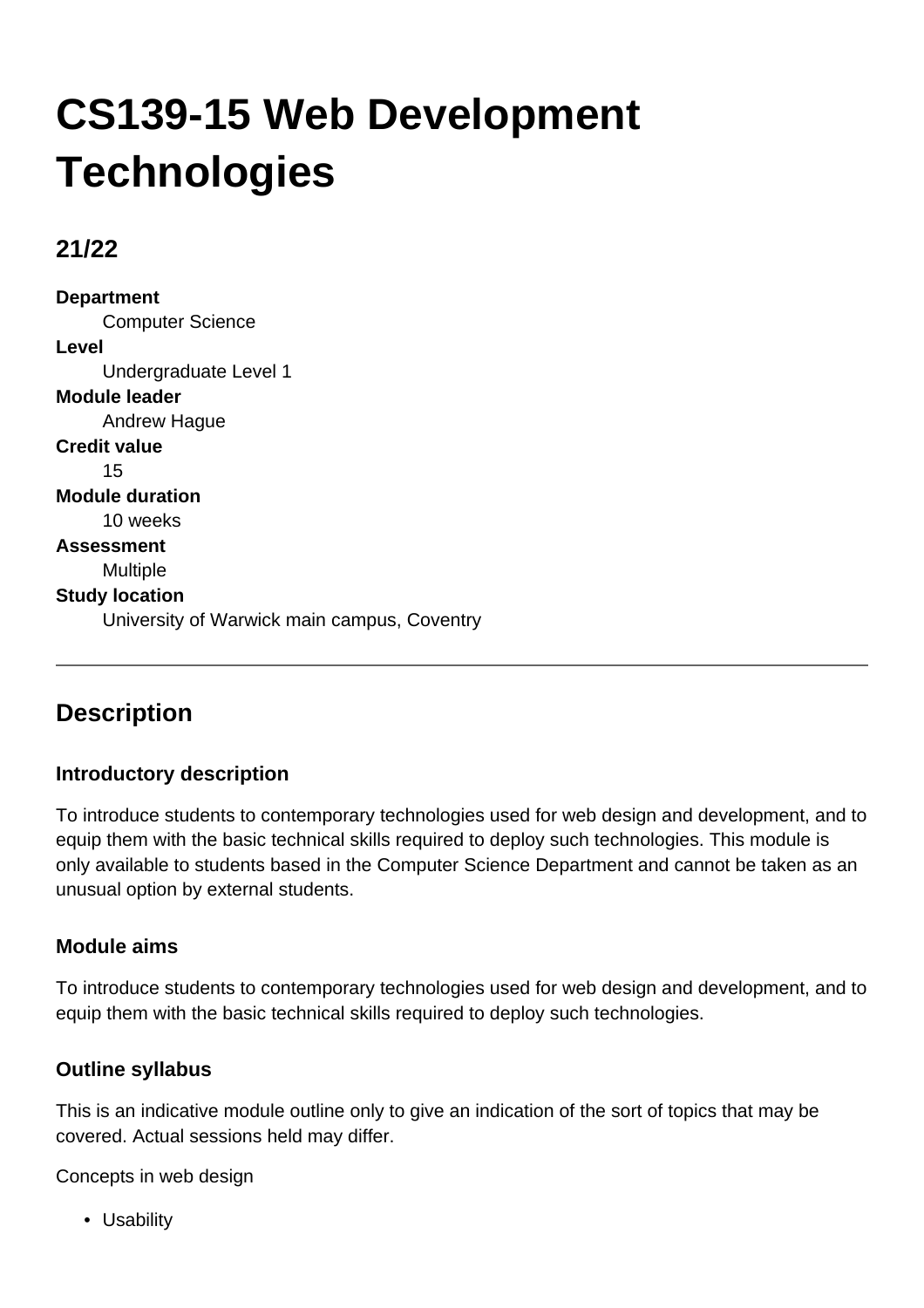- Standards
- Web systems

Web development technologies

- Server programming languages (such as PHP, Python or Perl)
- Configuration and maintenance of web servers (such as Apache)
- Client programming languages (such as JavaScript)
- Asynchronous technologies (such as AJAX and LAMP)
- Markup languages (including HTML5, CSS, XML)

Cloud computing and software as a service (SaaS)

#### **Learning outcomes**

By the end of the module, students should be able to:

- Demonstrate a critical appreciation of usability, accessibility and adherence to standards in the design of dynamic web sites.
- Configure and maintain a web server.
- Understand the technologies used to support dynamic web sites.
- Design and code functional web server applications.

#### **Indicative reading list**

Please see Talis Aspire link for most up to date list.

[View reading list on Talis Aspire](http://readinglists.warwick.ac.uk/modules/cs139.html)

## **Subject specific skills**

- Designing and coding web server applications with an appreciation of usability, accessibility, and adherence to standards
- How to configure and maintain a web server

## **Transferable skills**

• Programming in various languages (Python, PHP, HTML/CSS, etc.)

# **Study**

## **Study time**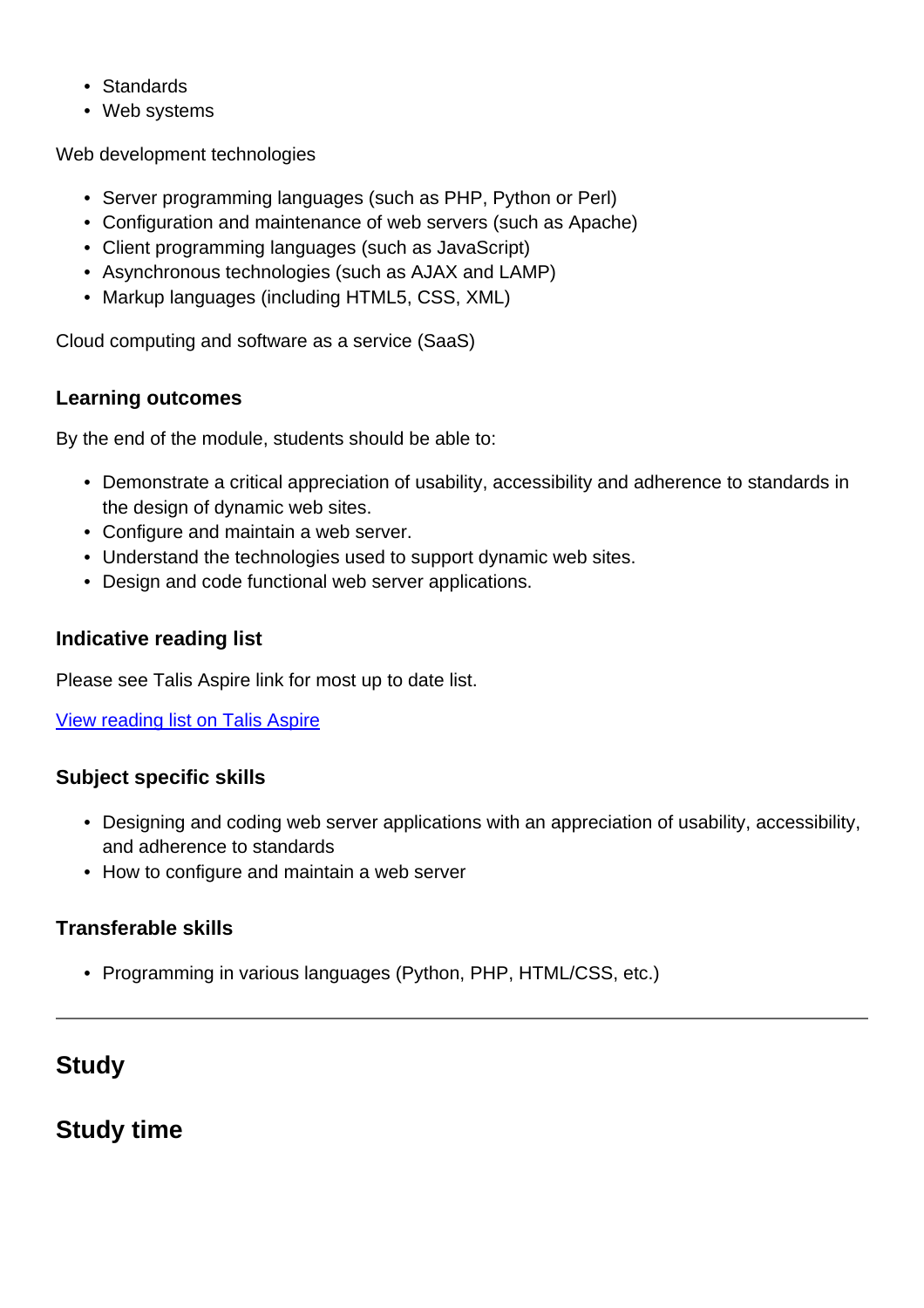| <b>Type</b>              | <b>Required</b>              |
|--------------------------|------------------------------|
| Lectures                 | 20 sessions of 1 hour (13%)  |
| <b>Practical classes</b> | 10 sessions of 2 hours (13%) |
| Private study            | 110 hours (73%)              |
| Total                    | 150 hours                    |

#### **Private study description**

Private study will entail:

- Background reading of recommended texts
- Independent program design and programming related to the assignment
- Revision of lecture slides and past exam papers

## **Costs**

No further costs have been identified for this module.

## **Assessment**

You do not need to pass all assessment components to pass the module.

Students can register for this module without taking any assessment.

## **Assessment group C2**

|                                                                                                                                       | Weighting | <b>Study time</b> |  |
|---------------------------------------------------------------------------------------------------------------------------------------|-----------|-------------------|--|
| Assessed essays/coursework                                                                                                            | 50%       |                   |  |
| Unsupervised practical assignment. This assessment is worth more than 3 CATS and is,<br>therefore, ineligible for self-certification. |           |                   |  |
| On-campus Examination                                                                                                                 | 50%       |                   |  |

Examination

~Platforms - AEP

• Answerbook Pink (12 page)

## **Assessment group R1**